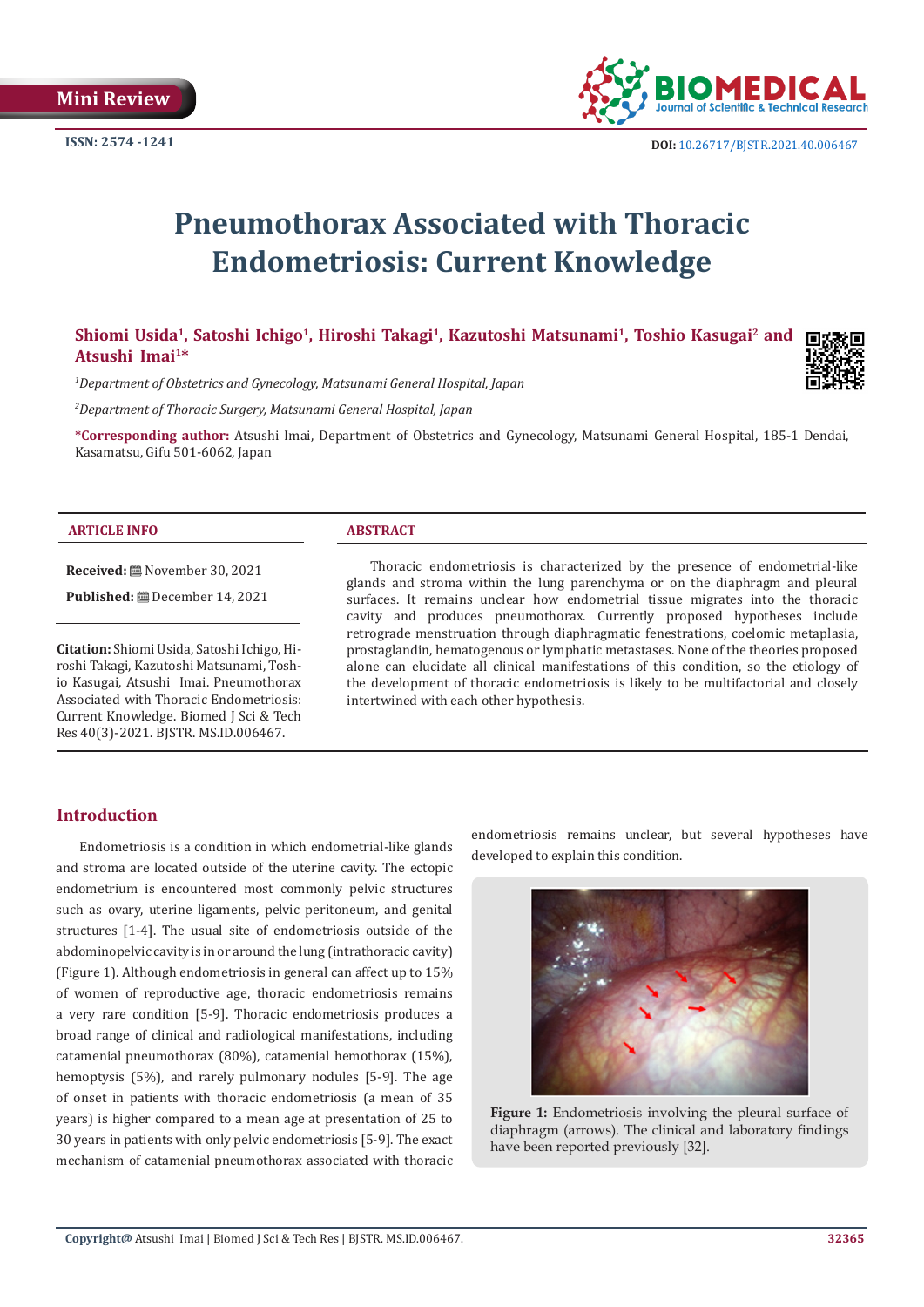# **Retrograde Menstruation through Diaphragmatic Fenestrations**

The endometrial tissue is thought to move through the fallopian tubes to the peritoneal cavity by retrograde menstruation backflow [4]. The endometrial cells in peritoneal fluid may follow clockwise peritoneal circulation and pass through the right paracolic gutter towards the right sub-diaphragmatic region. The phrenicocolic ligament on the left side and falciform ligament form barriers that prevent cells and fluids from reaching the left sub-diaphragmatic area [10,11]. Implantation of endometrial cell leads to the formation of endometriotic nodules on the ventral side of the diaphragm [10]. The nodules cause cyclical necrosis and induce diaphragmatic fragility, leading to the formation of the usual diaphragmatic fenestrations. After endometrial tissue enters the pleural space, it may form colonies in other part of the diaphragm or in the pleural space. Air leaks from vagina may occur during the menstrual cycle when the cervical mucus plug is deleted [10-14]. This hypothesis may be in good agreement with the observation that endometriosis occurs nine times frequently on the right hemidiaphragm than on the left [4,6,14,15].

## **Coelomic Metaplasia**

The second proposes the coelomic metaplasia mechanism that causes endometriosis by metaplasia of mesothelial cells lining the pleura and peritoneal surfaces into endometrial stroma and gland [9,16,17]. Transformation of these cells may be affected by physiological stimuli such as estrogen [18]. Support for this hypothesis is observed in endometriosis patients with Mayer-Rokitansky-Küster-Hauser syndrome who lack a functional endometrium [19,20]. Rare cases of endometriosis can also occur in men receiving high-dose estrogen. The coelomic metaplasia hypothesis provides an explanation for pleural cases of thoracic endometriosis. However, this fails to explain the right-sided predominance seen in patients with thoracic endometriosis.

### **Prostaglandin**

The third is a bioactive substance-mediated mechanism in which high levels of prostaglandins, in particular prostaglandin F2α. Prostaglandins are detectable in the plasma of women during menstruation. Circulating prostaglandins increase with menstruation [21,22-25] and causes vascular and bronchiolar vasoconstriction, leading to the vasospasm and associated ischemia within the lung [23,25,26]. This may result in alveolar rupture of previously formed subpleural blebs and bullae, and subsequent air leaks [23,25-27].

### **Hematogenous or Lymphatic Metastasis**

An interesting hypothesis of metastasis suggests that endometrial transplantation occurs through lymphatic or hematogenous dissemination of endometrial cells, explaining both the thoracic and other sites of implantation, in an analogous manner to cancer metastasis [7,28,29]. Review of autopsy data of humans with thoracic endometriosis shows that patients with bronchopulmonary endometriosis usually have bilateral lesions, whereas diaphragmatic and pleural diseases are predominantly right sides [17]. Perhaps the most compelling evidence for the benign metastasis hypothesis is derived from the investigations of ectopic endometriosis lesions occurring in remote parts of the body including the bone or brain [8,21,30-32].

### **Comment**

Thoracic endometriosis is characterized by the presence of endometrial-like glands and stroma within the lung parenchyma or on the diaphragm and pleural surfaces. It remains unclear how endometrial tissue migrates to the thoracic cavity, but it is often associated with abdominal endometriosis. As none of the theories proposed alone can account for all clinical manifestations of this condition, so the etiology of thoracic endometriosis development is likely multifactorial and closely intertwined with each other hypothesis.

## **Disclosure Statement**

The authors declare no conflict of interests regarding the publication of this report.

#### **References**

- 1. [Agarwal N, Subramanian A \(2010\) Endometriosis morphology, clinical](https://pubmed.ncbi.nlm.nih.gov/21814398/) [presentations and molecular pathology. J Lab Physicians 2\(1\): 1-9.](https://pubmed.ncbi.nlm.nih.gov/21814398/)
- 2. [Giudice LC \(2010\) Clinical practice Endometriosis. N Engl J Med 362\(25\):](https://pubmed.ncbi.nlm.nih.gov/20573927/) [2389-2398.](https://pubmed.ncbi.nlm.nih.gov/20573927/)
- 3. [Veeraswamy A, Lewis M, Mann A, Kotikela S, Hajhosseini B, et al. \(2010\)](https://pubmed.ncbi.nlm.nih.gov/20436322/) [Extragenital endometriosis. Clin Obstet Gynecol 53\(2\): 449-466.](https://pubmed.ncbi.nlm.nih.gov/20436322/)
- 4. [Vinatier D, Orazi G, Cosson M, Dufour P \(2001\) Theories of endometriosis.](https://pubmed.ncbi.nlm.nih.gov/11311757/) [Eur J Obstet Gynecol Reprod Biol 96\(1\): 21-34.](https://pubmed.ncbi.nlm.nih.gov/11311757/)
- 5. [Azizazad-Pinto P, Clarke D \(2014\) Thoracic endometriosis syndrome:](https://pubmed.ncbi.nlm.nih.gov/25102519/) [case report and review of the literature. Perm J 18\(3\): 61-65.](https://pubmed.ncbi.nlm.nih.gov/25102519/)
- 6. [Joseph J, Sahn SA \(1996\) Thoracic endometriosis syndrome: New](https://www.sciencedirect.com/science/article/abs/pii/S0002934397894545) [observations from an analysis of 110 cases. Am J Med 100\(2\): 164-170.](https://www.sciencedirect.com/science/article/abs/pii/S0002934397894545)
- 7. [Javert CT \(1951\) Observations on the pathology and spread of](https://pubmed.ncbi.nlm.nih.gov/14877911/) [endometriosis based on the theory of benign metastasis. Am J Obstet](https://pubmed.ncbi.nlm.nih.gov/14877911/) [Gynecol 62\(3\): 477-487.](https://pubmed.ncbi.nlm.nih.gov/14877911/)
- 8. [Huang H, Li C, Zarogoulidis P, Darwiche K, Machairiotis N, et al. \(2013\)](https://pubmed.ncbi.nlm.nih.gov/23634803/) [Endometriosis of the lung: report of a case and literature review. Eur J](https://pubmed.ncbi.nlm.nih.gov/23634803/) [Med Res 18\(1\): 13.](https://pubmed.ncbi.nlm.nih.gov/23634803/)
- 9. [Alifano M, Roth T, Broet SC, Schussler O, Magdeleinat P, et al. \(2003\)](https://pubmed.ncbi.nlm.nih.gov/12970030/) [Catamenial pneumothorax: a prospective study. Chest 124\(3\): 1004-](https://pubmed.ncbi.nlm.nih.gov/12970030/) [1008.](https://pubmed.ncbi.nlm.nih.gov/12970030/)
- 10. [Nezhat C, Nezhat F, Nezhat C \(2012\) Endometriosis: Ancient disease,](https://pubmed.ncbi.nlm.nih.gov/23084567/) [ancient treatments. Fertil Steril 98\(6 Suppl\): S1-S62.](https://pubmed.ncbi.nlm.nih.gov/23084567/)
- 11. [Kirschner PA \(1998\) Porous diaphragm syndromes. Chest Surg Clin N](https://pubmed.ncbi.nlm.nih.gov/9619316/) [Am 8\(2\): 449-472.](https://pubmed.ncbi.nlm.nih.gov/9619316/)